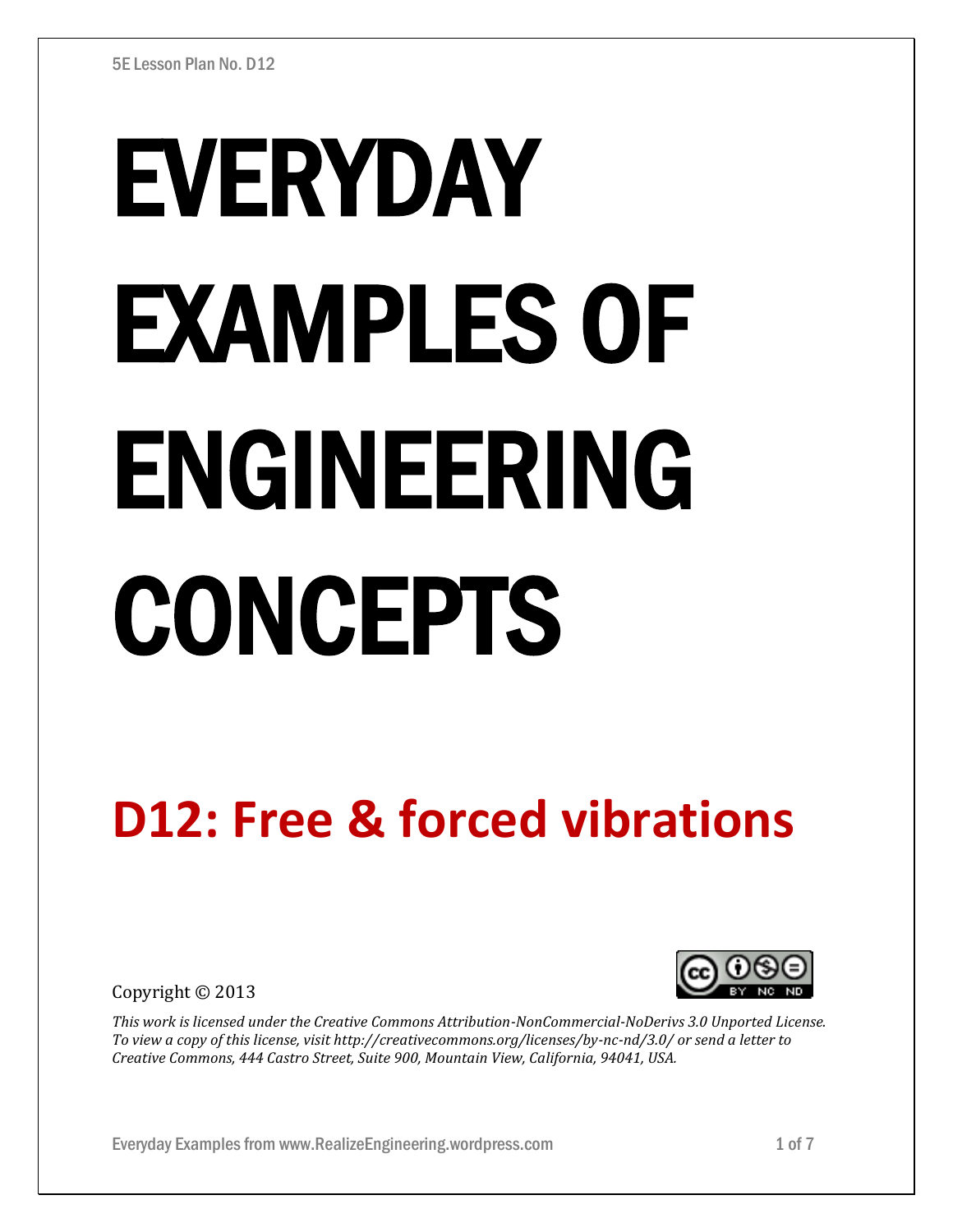*This is an extract from 'Real Life Examples in Dynamics: Lesson plans and solutions' edited by Eann A. Patterson, first published in 2006 (ISBN:978-0-615-20394-2) which can be obtained online at www.engineeringexamples.org and contains suggested exemplars within lesson plans for Sophomore Solids Courses. Prepared as part of the NSF-supported project (#0431756) entitled: "Enhancing Diversity in the Undergraduate Mechanical Engineering Population through Curriculum Change".* 

# **INTRODUCTION**

## (from *'Real Life Examples in Dynamics: Lesson plans and solutions'*)

These notes are designed to enhance the teaching of a junior level course in dynamics, increase the accessibility of the principles, and raise the appeal of the subject to students from diverse backgrounds. The notes have been prepared as skeletal lesson plans using the principle of the 5Es: Engage, Explore, Explain, Elaborate and Evaluate. The 5E outline is not original and was developed by the Biological Sciences Curriculum Study<sup>1</sup> in the 1980s from work by Atkin and Karplus<sup>2</sup> in 1962. Today this approach is considered to form part of the constructivist learning theory and a number of websites provide easy-to-follow explanations of them<sup>3</sup>.

These notes are intended to be used by instructors and are written in a style that addresses the instructor, however this is not intended to exclude students who should find the notes and examples interesting, stimulating and hopefully illuminating, particularly when their instructor is not utilizing them. In the interest of brevity and clarity of presentation, standard derivations and definitions are not included since these are readily available in textbooks which these notes are not intended to replace but rather to supplement and enhance. Similarly, it is anticipated that these lessons plans can be used to generate lectures/lessons that supplement those covering the fundamentals of each topic.

It is assumed that students have acquired a knowledge and understanding of topics usually found in a Sophomore level course in Statics, including free-body diagrams and efficiency.

This is the second in a series of such notes. The first in the series entitled 'Real Life Examples in Mechanics of Solids' edited by Eann Patterson (ISBN: 978-0-615-20394-2) was produced in 2006 and is available on-line at www.engineeringexamples.org.

## **Acknowledgements**

Many of these examples have arisen through lively discussion in the consortium supported by the NSF grant (#0431756) on "Enhancing Diversity in the Undergraduate Mechanical Engineering Population through Curriculum Change" and the input of these colleagues is cheerfully acknowledged as is the support of National Science Foundation.

Eann A. Patterson

 $\overline{a}$ 

*A.A. Griffith Chair of Structural Materials and Mechanics School of Engineering, University of Liverpool, Liverpool, UK & Royal Society Wolfson Research Merit Award Recipient*

<sup>&</sup>lt;sup>1</sup> Engleman, Laura (ed.), *The BSCS Story: A History of the Biological Sciences Curriculum Study*. Colorado Springs: BSCS, 2001.

<sup>2</sup> Atkin, J. M. and Karplus, R. (1962). Discovery or invention? *Science Teacher* 29(5): 45.

<sup>3</sup> e.g. Trowbridge, L.W., Bybee, R.W., *Becoming a secondary school science teacher*. Merrill Pub. Co. Inc., 1990.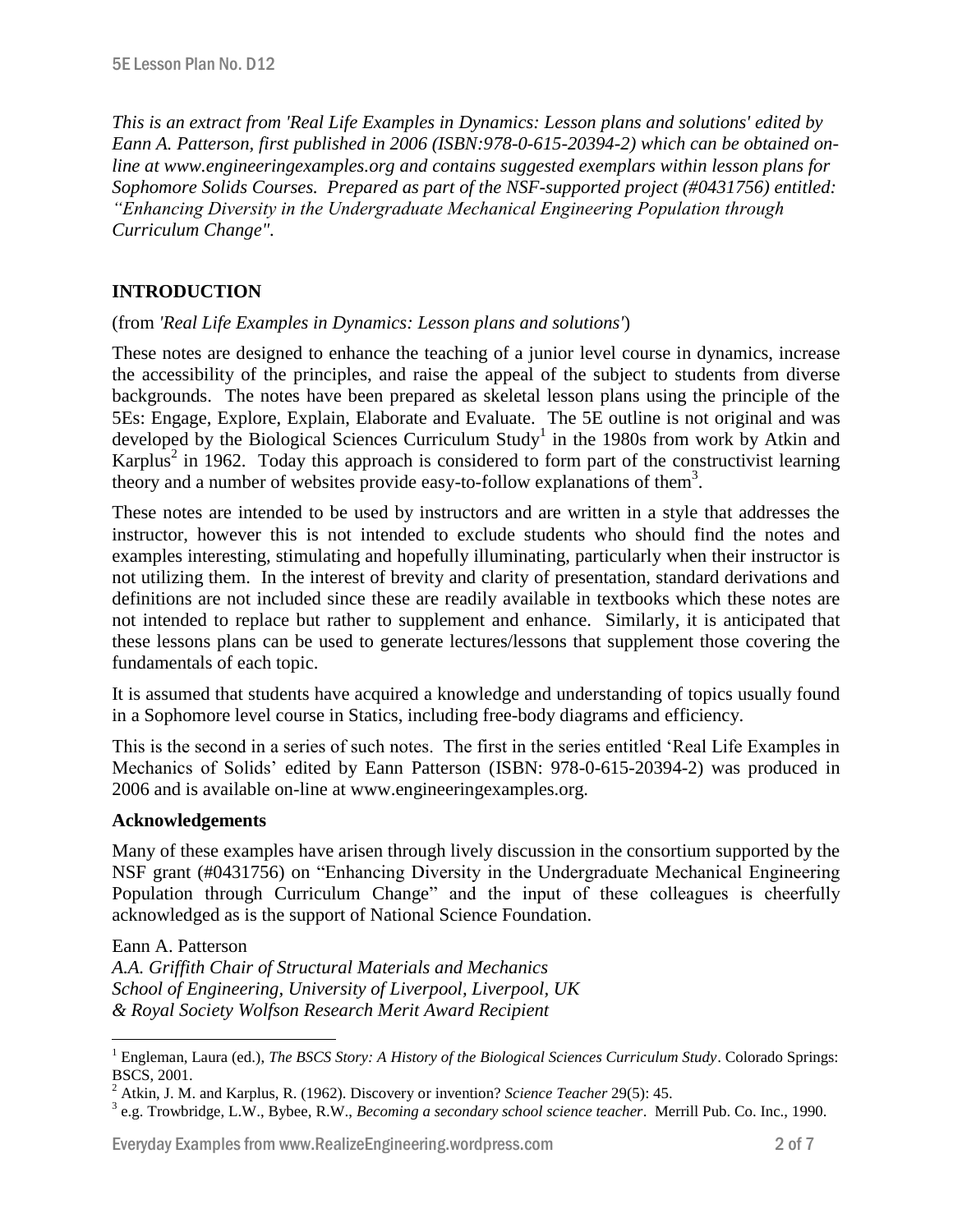### **MECHANICAL VIBRATIONS**

### 12. Topic**: Free and forced vibrations**

### **Engage:**

Take a hula hoop and a wooden ruler into class. Place the ruler overhanging the bench, lean on the end on the bench and flick the free end so that the ruler vibrates. Repeat this a few times and slide the ruler onto the bench, as it vibrates, so that the pitch of the noise changes – the frequency will go up.



Suggest that the students do the experiment for themselves.

This is noisy experiment so good for engaging the students but the mathematics is quite hard so tell them this and put it to one side. Pick up your hula hoop and, if you can, do some hooping (see [www.hooping.org](http://www.hooping.org/) for instructions on hula hooping and links on how to make your own).

## **Explore:**

Allow the hoop to oscillate on your finger, in simple harmonic motion, and discuss the characteristics of the motion.

The moment of inertia of a thin ring or hoop about an axis through its center is  $I_c = mr^2$ 

and using the parallel axis system the moment of inertia about a point, *E* on the hoop is  $I_E = I_C + mr^2 = 2mr^2$ 

The kinetic energy of a hoop oscillating on your finger is the sum of its translational (=zero) and rotational kinetic energy:

$$
KE = \frac{mv_E^2}{2} + \frac{I_E \omega_n^2}{2} = mr^2 \dot{\theta}^2
$$

The potential energy is the sum of the elastic  $(=zero)$  and gravitational potential energies. For small oscillations the center of gravity of the hoop is raised by  $r(1-\cos\theta)$  and for small angles we can use the series expansion of  $\cos \theta = 1 - (\theta^2/2)$  so:

$$
PE = mgh = mgr\frac{\theta^2}{2}
$$

Now, the total energy of the system is constant:

$$
KE + PE = mr^2\dot{\theta}^2 + mgr\frac{\theta^2}{2} = \text{constant}
$$

And its derivative yields the equation of motion of the hoop, i.e.

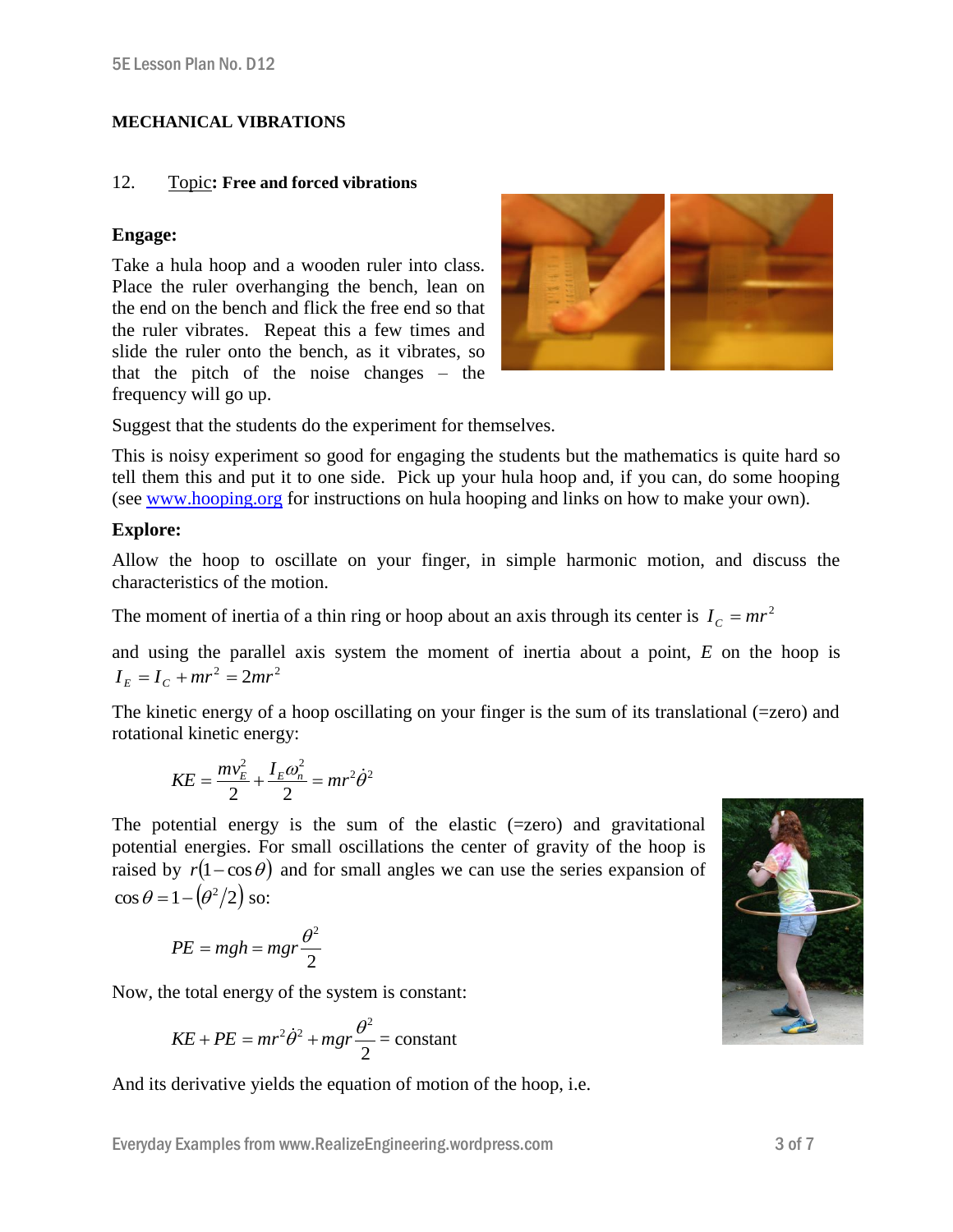$$
mr^2 2\dot{\theta}\ddot{\theta} + mgr\theta\dot{\theta} = 0
$$

or  $mr\dot{\theta}(2r\ddot{\theta}+g\theta)=0$ 

and  $\dot{\theta}$  is not always zero, hence:

$$
\ddot{\theta} + \frac{g}{2r}\theta = 0
$$

This is the equation of motion for the undamped free vibration of a simple block and spring system which could be used to represent the oscillating hoop. It is known as simple harmonic motion in which the angular acceleration is proportional to the angular displacement of the hoop. The natural frequency of oscillation is

$$
f_n = \frac{1}{2\pi} \sqrt{\frac{g}{2r}}
$$

If you oscillate the hoop on your finger at this frequency you will generate the largest oscillations. For a 1m diameter hoop this frequency is about  $\frac{1}{2}$  Hz  $\left(=\sqrt{9.81/2\pi}\right)$ .

The solution to the equation of motion is:

$$
x(t) = A \sin \sqrt{\frac{g}{2r}}t + B \cos \sqrt{\frac{g}{2r}}t
$$

where *A* and *B* must determined from known boundary conditions. The amplitude of the oscillation is  $\sqrt{A^2 + B^2}$ .

## **Explain:**

Now, return to the ruler and repeat the analysis. The kinetic energy stored in the ruler is

$$
"KE = \frac{mv^2}{2}"
$$

and for an element this is

$$
d\bigl(KE\bigr) = \frac{\dot{y}^2 dm}{2}
$$

So to obtain the total strain energy in the ruler we need to integrate over its length, i.e.

$$
KE = \frac{1}{2} \int_{0}^{l} \dot{y}^{2} dm
$$

And in one period,  $\tau$ , any point on the ruler moves through  $\hat{y}$  so

 $\dot{y} = \frac{\hat{y}}{} = \omega \hat{y}$ τ

and



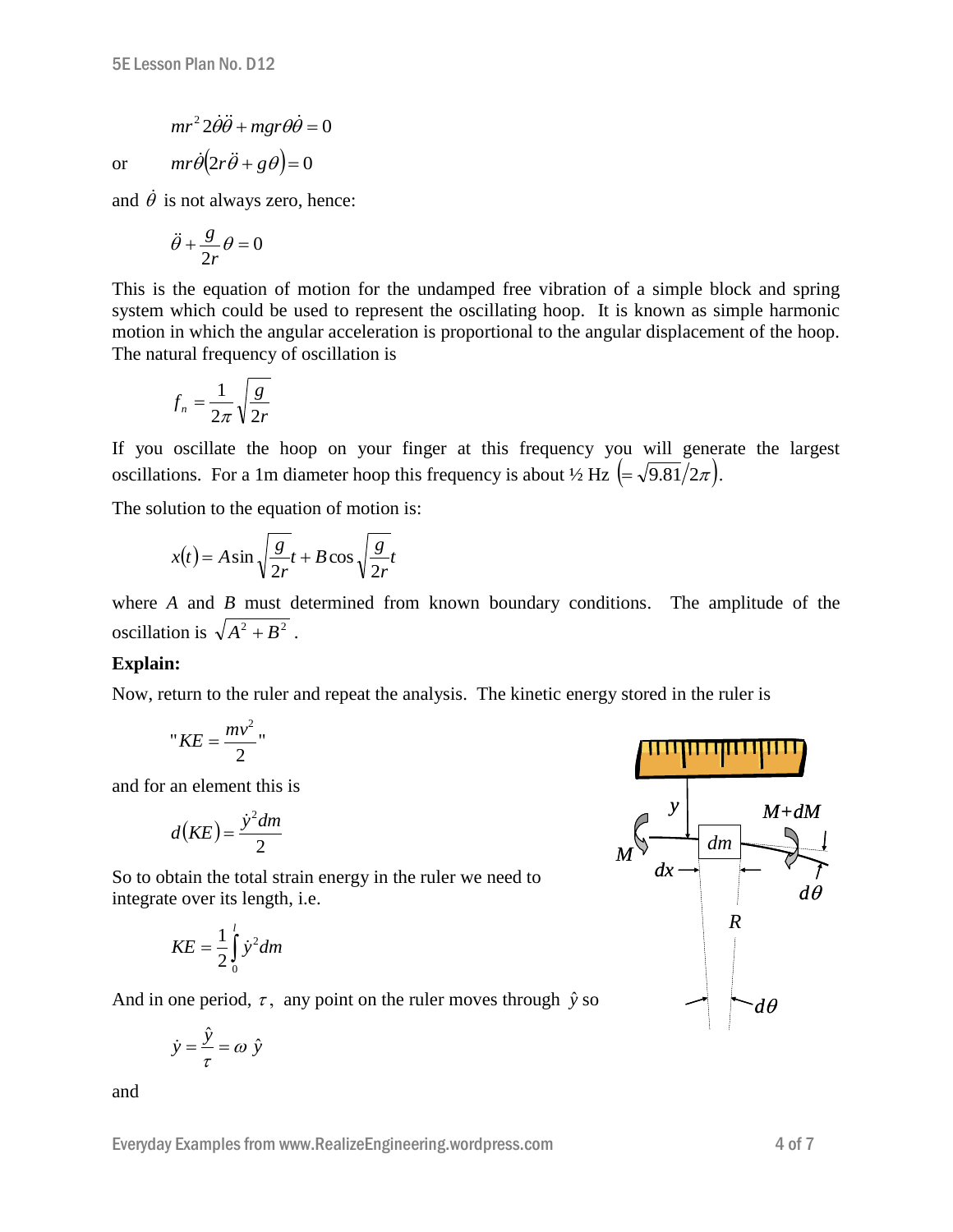$$
KE = \frac{m\omega^2}{2} \int_0^l \hat{y}^2 dx
$$

where *m* is the mass per unit length. Now considering the strain energy stored in terms of the bending moment, *M* and the curvature of the beam:

$$
U=\frac{1}{2}\int Md\theta
$$

and for small deflections:

$$
\theta = \frac{dy}{dx}
$$
 and  $\frac{1}{R} = \frac{d\theta}{dx} = \frac{d^2y}{dx^2}$ 

 $\int M d\theta = \frac{1}{2} \int EI \left( \frac{a}{dx^2} \right)$ 

2 1

0

 $U = \frac{1}{2} \int M d\theta = \frac{1}{2} \int E I \left( \frac{d^2 y}{dx^2} \right)$ 

*l*

 $\overline{\phantom{a}}$  $\setminus$ 

*dx*

2 2

ſ

also from the theory of beams:

 $=\frac{1}{b}$   $\vert$   $Md\theta =$ 

 $\frac{1}{\pi}$   $\int$  *Md*  $\theta$ 

$$
\frac{1}{R} = \frac{M}{EI}
$$

2

thus

Neglecting the gravitational potential energy, the total energy of the ruler is:

*dx*

 $\int$ 

 $\setminus$ 

2

$$
KE + U = \frac{m\omega^2}{2} \int_0^1 \hat{y}^2 dx + \frac{1}{2} \int_0^1 EI \left(\frac{d^2 y}{dx^2}\right)^2 dx = \text{constant}
$$

### **Elaborate**

From Mechanics of Solids, the deflection of a cantilever can be described as:

$$
y = \frac{Pl^3}{6EI} \left[ 3\left(\frac{x}{l}\right)^2 - \left(\frac{x}{l}\right)^3 \right]
$$

so the total energy can be demonstrated to be:

$$
\left(\frac{Pl^3}{3EI}\right)^2 \left(\frac{\omega^2}{2}\frac{33ml}{140} + \frac{3EI}{2l^3}\right) = \text{constant}
$$

At the natural frequency we can equate the energies, so:

$$
\frac{\omega^2}{2} \frac{33ml}{140} = \frac{3EI}{2l^3}
$$
 and  $\omega = \sqrt{\frac{140EI}{11ml^4}}$ 

Thus as the ruler gets shorter the frequency goes up. For a wooden mahogany ruler (*E*=9,200 MPa) of cross-section 28mm×3mm and mass per unit length of 0.0459 kg/m (= $14\times10^{-3}/0.305$ ):

$$
I = \frac{bh^3}{12} = \frac{0.028 \times 0.003^3}{12} = 6.3 \times 10^{-11} \text{m}^4
$$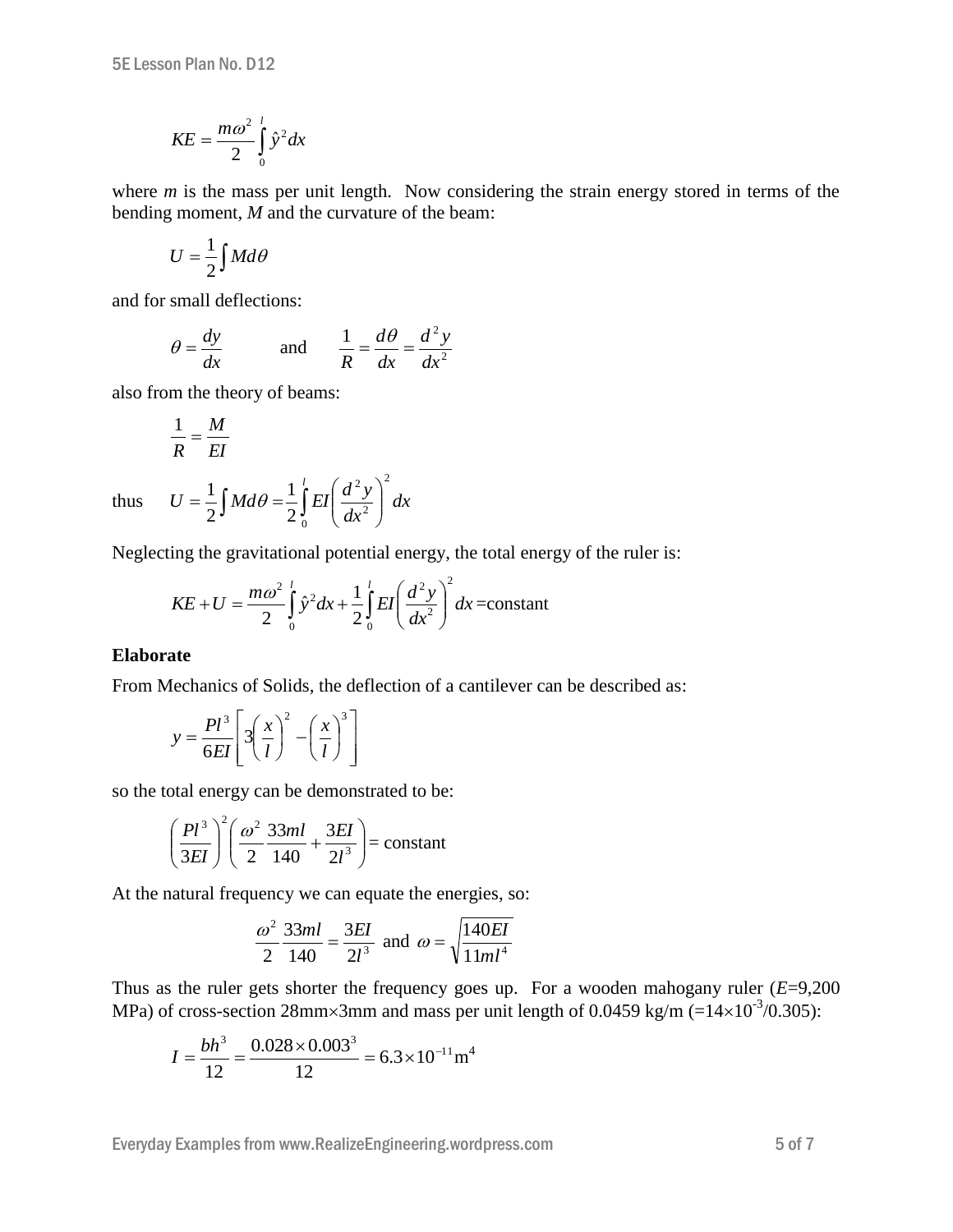At 
$$
l=22
$$
cm  $\omega = \sqrt{\frac{140EI}{11ml^4}} = \sqrt{\frac{140 \times 9.2 \times 10^9 \times 6.3 \times 10^{-11}}{11 \times 0.0459 \times 0.22^4}} = 261.63 \text{ Hz}$  i.e. middle C.

Whereas a plastic ruler (polycarbonate,  $E = 2.2$  GPa) of cross-section  $45 \times 2$ mm (*I*  $=3\times10^{-11}$  m<sup>4</sup>) and mass per unit length 0.1076 kg/m requires a length of 10.3cm to produce middle C.

### **Evaluate**

Ask students to complete the following examples.

### *Example 12.1*

Find the natural frequency and the equation of motion for a ball of mass 12g stuck on the end of a whip antenna of length 0.7m.

### Solution

For the ball, apply Newton's Second Law in the direction of motion, i.e. tangential to the support, *F* from the aerial:

$$
\sum F_t = ma_t \text{ so } -mg\sin\theta = ma_t
$$

using kinematics,

*x dt*  $a_t = \frac{d^2x}{dt^2} = \ddot{x}$ 2

and from the geometry, for small angles,

$$
x=l\theta
$$

so we can rewrite the equation of motion as

$$
-mg\sin\theta = ml\ddot{\theta} \text{ or } \ddot{\theta} + \frac{g}{l}\theta = 0
$$

assuming for small angles  $\sin \theta \approx \theta$  and so the natural frequency is

$$
\omega_n = \sqrt{\frac{g}{l}} = \sqrt{\frac{9.81}{0.7}} = 3.74 \text{ Hz}
$$

## *Example 12.2*

The natural period of a building or structure can be lengthened to alleviate the highest earthquake forces using isolating bearings that consist of a ball carrying the structural weight and rolling on a concave surface (e.g. [www.earthquakeprotection.com\)](http://www.earthquakeprotection.com/). For a bridge, sixteen such bearings are to be used in which the high strength steel ball has a radius of 10cm and the concave bearing surface a radius of curvature of 1.5m, find the natural frequency of a bearing.

If the bearing is shaken by an earthquake with a seismic frequency of 40Hz that produces sinusoidal motion of the ground of 150mm what will be the form of the equation of motion of the bearing.



*l*

*s*

 $\theta$